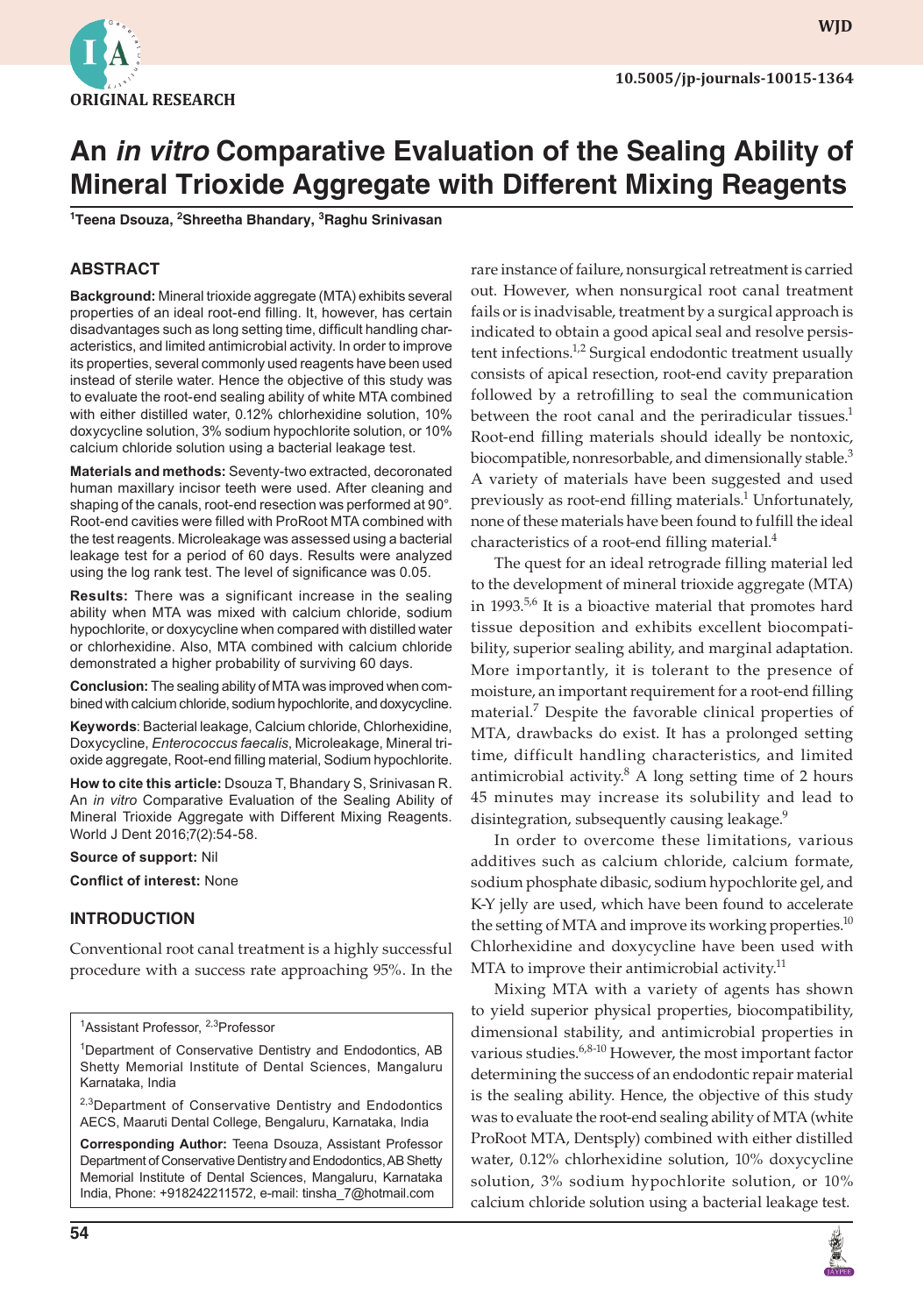#### **MATERIALS AND METHODS**

#### **Sample Selection**

Seventy-two extracted human single-rooted maxillary incisor teeth extracted for periodontal reasons were used in the study.

### **Preparation of Teeth**

All teeth were stored in 0.9% sodium chloride solution to avoid dehydration. The teeth were decoronated using a safe-sided diamond disk (Horico, Germany) to create a standardized root length of 16 mm. Cleaning and shaping of canals was performed using ProTaper rotary files (Dentsply, Maillefer, Switzerland) until size F4. Irrigation was done with 5 ml of 5.25% sodium hypochlorite solution and rinsed with 3 ml of 17% EDTA to remove the smear layer. Canals were then dried with sterile paper points. The roots were stored at 37°C and 100% relative humidity for 48 hours.

#### **Root-end Resection and Cavity Preparation**

The apical resection was made at 90° angulation to the longitudinal axis of each tooth, 3 mm away from the root apex with a diamond fissure bur ISO#10 (Horico, Germany) under continuous water and air spray. Rootend cavities of 3 mm were prepared using an ultrasonic retrotip (Obtura Spartan, USA) with an ultrasonic handpiece (EMS Piezon system, Switzerland).

Following apical preparation, teeth were randomly divided into five experimental groups and one control group (n=12 each) according to the root-end filling material.

#### **Experimental Groups**

*Group 1*: Mineral trioxide aggregate (0.12 gm) mixed with 90 μl of distilled water.

*Group 2*: Mineral trioxide aggregate (0.12 gm) mixed with 90 μl of 0.12% chlorhexidine solution.

*Group 3*: Mineral trioxide aggregate (0.12 gm) mixed with 90 μl of 10% doxycycline solution.

*Group 4*: Mineral trioxide aggregate (0.12 gm) mixed with 90 μl of 3% sodium hypochlorite solution.

*Group 5*: Mineral trioxide aggregate (0.12 gm) mixed with 90 μl of 10% calcium chloride solution.

*Control group*: Teeth did not receive any root-end filling material.

## **Root-end Filling**

The retrocavities were filled according to the groups as listed above using an MTA carrier (GDC Marketing, India) and condensed using an amalgam condenser, after which the excess material was removed with a sterile cotton pellet.

All the experimental and control groups were covered with two layers of nail varnish except for the apical and coronal surfaces. The root ends were wrapped in a sterile moist gauze for 3 hours to allow the root-end filling material to set. All teeth were then kept in an incubator at 37 $^{\circ}$ C for 48 hours.<sup>10</sup>

### **Apical Microleakage**

To assess the apical microleakage, a bacterial leakage test was performed. Eppendorf tubes equipped with microcaps were used to suspend the prepared teeth in a brain–heart infusion (BHI) broth. An opening was made through the center of each cap and the tooth was placed into the opening such that 3 mm of the root apex was immersed in the broth. The gap between the tooth and the opening was filled with sticky wax. Aluminum foil was placed over the apparatus to protect against air contaminants entering the canal during prolonged incubation. The completed apparatus was then sterilized by autoclaving at 15 lbs pressure for 20 minutes. A 24-hour broth culture of *Enterococcus faecalis* (ATCC 29212 strain) was placed in the coronal part of the canal. The tubes were incubated at 37°C until the BHI broth became turbid, indicating bacterial growth. Fresh overnight cultures of E*. faecalis* organism were added to the tubes at 2-day intervals. Once turbidity was detected, the sample was removed from the incubator and the day of leakage was recorded. The turbidity of the broth was recorded daily for a period of 60 days. $^{11}$ 

#### **Statistical Analysis**

A statistical analysis of data was performed with the log rank test using the Statistical Package for the Social Sciences (SPSS) 15 software data-analyzing software.

#### **RESULTS**

At the end of 60 days, groups III, IV, and V showed leakage in three samples, group II in four samples, and group I in eight samples. All samples in the positive control group showed turbidity of the broth within 48 hours.

At the end of 30 days, three samples in group I leaked. At the end of 45 days, three samples in group I, four samples in group II, and three samples in group IV leaked. At the end of 60 days, two samples in group I, three samples in group III, and three samples in group V showed leakage. Descriptive statistics have been presented in Table 1.

The pairwise log rank test was done to check the pairwise equality of "time to leakage" among every pair of groups (Table 2).

Results of pairwise log rank test showed that with respect to time to leakage, group I (MTA + distilled water)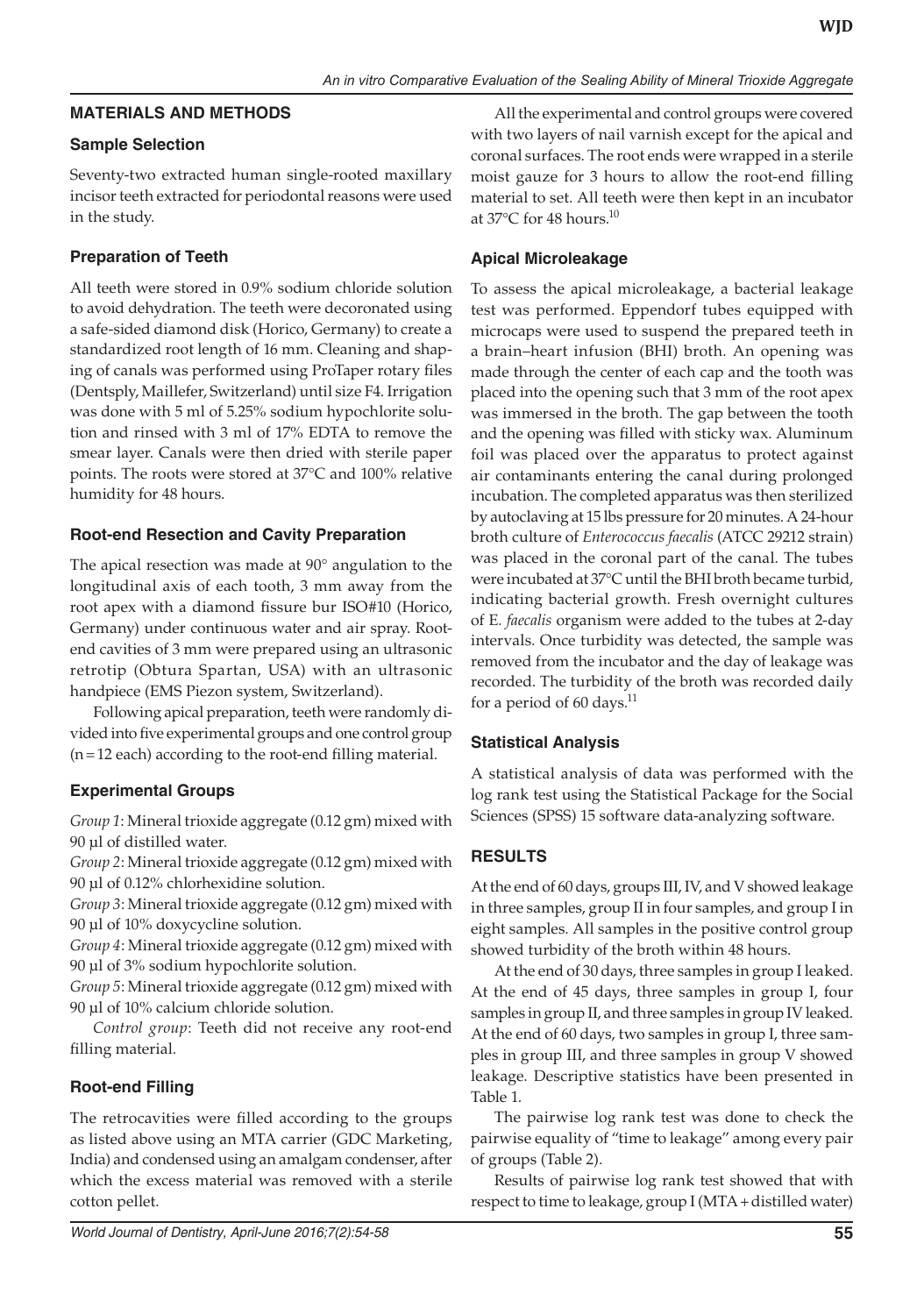|  | <b>Table 1: Descriptive statistics</b> |  |
|--|----------------------------------------|--|
|--|----------------------------------------|--|

|                                                       | Mean time to leakage |                            |                |                |  |  |
|-------------------------------------------------------|----------------------|----------------------------|----------------|----------------|--|--|
|                                                       |                      | 95% Confidence<br>interval |                |                |  |  |
| Groups                                                | Estimate             | Std.<br>error              | Lower<br>bound | Upper<br>hound |  |  |
| Mineral trioxide aggregate<br>(MTA) + distilled water | 42.583               | 4496                       | 33.771         | 51.396         |  |  |
| MTA+0.12% chlorhexidine                               | 53.500               | 2.886                      | 47.844         | 59.156         |  |  |
| MTA+10% doxycycline                                   | 57.667               | 1.391                      | 54.940         | 60.393         |  |  |
| $MTA + 3\%$ sodium<br>hypochlorite                    | 54.667               | 2.699                      | 49.377         | 59.956         |  |  |
| MTA + 10% calcium<br>chloride                         | 58.250               | 1.430                      | 55.448         | 61.052         |  |  |
| Positive controls                                     | 2.000                | .000                       | 2.000          | 2.000          |  |  |
| Overall                                               | 44.778               | 2.597                      | 39.687         | 49.868         |  |  |

was significantly different from the other groups, except group II (MTA+0.12% chlorhexidine). No statistically significant difference was found between groups I and II. The level of significance is considered to be 5%.

The Kaplan–Meier survival analysis showed that the probability of surviving 60 days in group V (MTA +  $10\%$ calcium chloride) was significantly higher when compared with the other groups (Graph 1).





#### **DISCUSSION**

Mineral trioxide aggregate has been considered as the "gold standard" for use in apical surgery.<sup>1</sup> It has been proven to possess a superior apical sealing capacity in numerous studies when compared to other root-end filling materials.<sup>11</sup> However, its prolonged setting time can compromise its sealing ability and cause leakage during the initial setting phase.<sup>12</sup>

Our study was designed to compare the root-end sealing ability of MTA when mixed with calcium chloride, sodium hypochlorite, chlorhexidine, and doxycycline. Distilled water was used as control. The sealing ability of these materials was assessed by evaluating the apical microleakage recorded over a period of 60 days.

Apical microleakage of MTA has been assessed by using methods such as dye penetration, fluid filtration, or bacterial infiltration leakage methods.<sup>4</sup> According to Timpawat et al, assessing leakage with the use of bacteria can be clinically and biologically more relevant than the other methods. Bacteria used as tracers most closely simulate a clinical scenario in terms of leakage.<sup>13</sup> Hence, in the present study, a bacterial leakage model with *E. faecalis* as a tracer was used.

The various reagents used in our study to be mixed with MTA included calcium chloride, sodium hypochlorite, chlorhexidine, and doxycycline. Kogan et al<sup>8</sup> demonstrated that the addition of sodium hypochlorite, K-Y jelly, and calcium chloride decreased the setting time of MTA to 20 to 25 minutes. In an attempt to enhance the setting and handling properties, AlAnezi et al suggested sodium hypochlorite, K-Y jelly, and calcium chloride to be used with MTA and proved them to be possible substitutes to distilled water. In endodontic apical surgery, a short setting time is desired to prevent the washout of the material. Thus, the use of these accelerants brings about an early setting of MTA and, hence, significantly increases the sealing ability. $14$ 

Chlorhexidine and doxycycline have been known to possess antimicrobial property and substantivity.<sup>11</sup> Srikumar and Shetty<sup>15</sup> demonstrated that irrigation

| Table 2: Pairwise log rank test to check the pairwise equality of "time to leakage" |  |  |  |  |
|-------------------------------------------------------------------------------------|--|--|--|--|
|-------------------------------------------------------------------------------------|--|--|--|--|

|                                | MTA + distilled<br>water |         | $MTA + 0.12%$<br>chlorhexidine |         | $MTA + 3\%$<br>sodium<br>hypochlorite |         | $MTA + 10\%$<br>doxycycline |         | $MTA + 10\%$<br>calcium chloride |         |
|--------------------------------|--------------------------|---------|--------------------------------|---------|---------------------------------------|---------|-----------------------------|---------|----------------------------------|---------|
|                                | Chi-                     |         | Chi-                           |         | Chi-                                  |         | Chi-                        |         | Chi-                             |         |
| Groups                         | square                   | p-value | square                         | p-value | square                                | p-value | square                      | p-value | square                           | p-value |
| Mineral trioxide aggregate     |                          |         |                                |         |                                       |         |                             |         |                                  |         |
| $(MTA) + 0.12\%$ chlorhexidine | 3.085                    | 0.079   |                                |         |                                       |         |                             |         |                                  |         |
| MTA+3% sodium hypochlorite     | 4.209                    | 0.040   | 0.154                          | 0.695   |                                       |         |                             |         |                                  |         |
| MTA+10% doxycycline            | 5.618                    | 0.018   | 0.342                          | 0.559   | 0.031                                 | 0.860   |                             |         |                                  |         |
| MTA+10% calcium chloride       | 5.857                    | 0.016   | 0.392                          | 0.532   | 0.031                                 | 0.860   | 0.003                       | 0.953   |                                  |         |
| Positive controls              | 23,000                   | < 0.001 | 23.000                         | < 0.001 | 23,000                                | < 0.001 | 23,000                      | < 0.001 | 23,000                           | < 0.001 |
|                                |                          |         |                                |         |                                       |         |                             |         |                                  |         |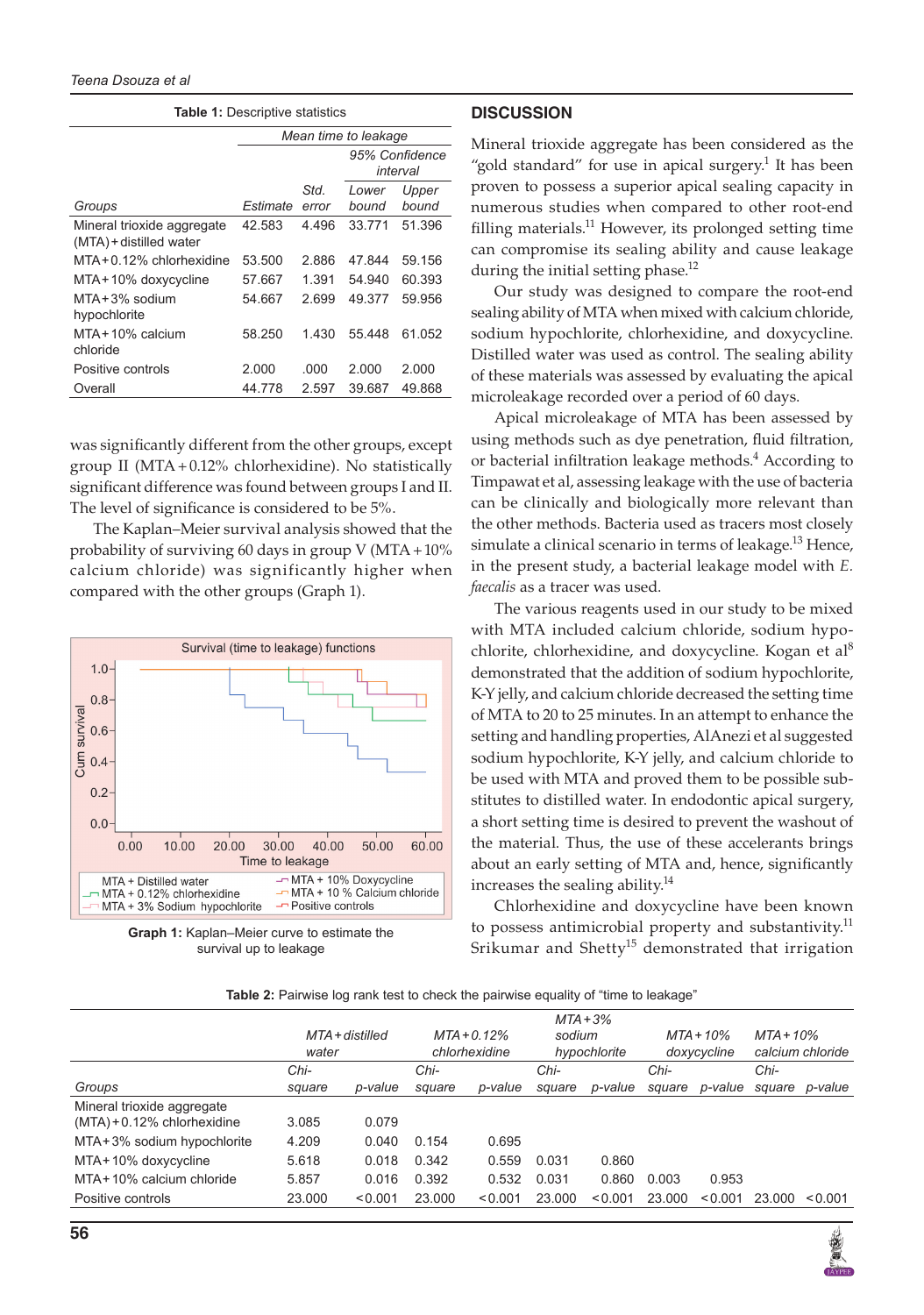of the apical cavities with doxycycline hydrochloride significantly improved the apical seal of retrograde filling materials.

Regarding chlorhexidine, some studies have demonstrated a superior antimicrobial activity with MTA/ chlorhexidine when compared with MTA/distilled water mixture.<sup>16-19</sup> Shahi et al<sup>2</sup> and Arruda et al<sup>11</sup> have found no significant differences in the sealing ability of MTA when mixed with either distilled water or chlorhexidine, thus suggesting that chlorhexidine was a suitable alternative to replace water. But one study by Kogan et al<sup>8</sup> showed that MTA/chlorhexidine had an extended setting time than MTA/distilled water. However, considering the inherent antimicrobial property and a satisfactory sealing ability, we decided to include chlorhexidine as a reagent to be mixed with MTA in our study.

In the present study, MTA combined with calcium chloride, sodium hypochlorite, and doxycycline showed a significant increase in the sealing ability when compared with MTA mixed with distilled water, which was used as control. However, there was no significant difference in the sealing ability between chlorhexidine and distilled water. Also, the probability of surviving 60 days in MTA mixed with 10% calcium chloride group was significantly higher when compared with the other groups. Analysis of these results suggest a superior sealing ability of MTA/calcium chloride group with respect to the time to leakage. The results of our study are in accordance with those of Hong et al and Bortoluzzi et al wherein MTA–calcium chloride and MTA–sodium hypochlorite displayed lower leakage rate within the given time period.<sup>7,20</sup> This could be attributed to the acceleration of the setting time of these mixtures.

Mineral trioxide aggregate mixed with chlorhexidine was not statistically significantly different from MTA mixed with distilled water, with similar performances by both, with respect to the time to leakage. Our results are in agreement with those of Shahi et al $^2$  and Arruda et al, $11$  who showed that there were no significant differences in the sealing ability of white and gray MTA mixed with distilled water and 0.12% chlorhexidine gluconate when used as root-end filling materials. Kogan et al<sup>8</sup> found that MTA mixed with chlorhexidine did not set even at the end of the observational period, i.e., 7 days. The delay in setting of the mixture could be the reason why the BHI broth turned turbid very early in the study period.

Regarding the role of doxycycline, one study by Arruda et  $al<sup>11</sup>$  showed that replacement of distilled water with doxycycline and chlorhexidine did not alter the sealing properties of MTA Bio. However, the current study demonstrated an increase in the sealing ability

with MTA/doxycycline. A probable explanation for the effective sealing could be related to the antibacterial property of this material.

### **CONCLUSION**

The following conclusions can be drawn from this study:

- Mixing MTA with calcium chloride, sodium hypochlorite, or doxycycline improves the sealing ability when compared with distilled water or chlorhexidine. This difference is statistically significant.
- The probability of the seal surviving 60 days was highest when MTA was mixed with calcium chloride.
- Within the limitations of our study, it can be stated that calcium chloride, sodium hypochlorite, and doxycycline are viable alternatives to distilled water or chlorhexidine for mixing with MTA.

#### **REFERENCES**

- 1. Poggio C, Lombardini M, Alessandro C, Simonetta R. Solubility of root-end filling materials: a comparative study. J Endod 2007 Sep;33(9):1094-1097.
- 2. Shahi S, Rahimi S, Yavari HR, Shakouie S, Nezafati S, Abdolrahimi M. Sealing ability of white and gray mineral trioxide aggregate mixed with distilled water and 0.12% chlorhexidine gluconate when used as root-end filling materials. J Endod 2007 Dec;33(12):1429-1432.
- 3. Vasudev SK, Goel BR, Tyagi S. Root end filling materials a review. Endodontology 2003; 15:12-18.
- 4. Roberts HW, Toth JM, Berzins DW, Charlton DG. Mineral trioxide aggregate material use in endodontic treatment: a review of the literature. Dent Mater 2008 Feb;24(2):149-164.
- 5. Sonarkar S, Purba R. Bioactive materials in conservative dentistry. Int J Contemp Dent Med Rev 2015; vol 2015: Article ID: 340115.
- 6. Bidar M, Naderinasab M, Talati A, Ghazvini K, Asgari S, Hadizadeh B, Gharechahi M, Mashadi NA. The effects of different concentrations of chlorhexidine gluconate on the antimicrobial properties of Mineral Trioxide Aggregate and Calcium enrich mixture. Dent Res J 2012 Jul;9(4):466-471.
- 7. Bortoluzzi EA, Broon NJ, Bramante CM, Garcia RB, Moraes IG, Bernardineli N. Sealing ability of MTA and radiopaque Portland cement with or without calcium chloride for rootend filling. J Endod 2006 Sep;32(9):897-900.
- 8. Kogan P, He J, Glickman GN, Watanabe I. The effects of various additives on setting properties of MTA. J Endod 2006 Jun;32(6):569-572.
- 9. Bortoluzzi EA, Broon NJ, Bramante CM, Felippe WT, Filho MT, Esberard RM. The influence of calcium chloride on the setting time, solubility, disintegration and pH of mineral trioxide aggregate and white Portland cement with a radiopacifier. J Endod 2009 Apr;35(4):550-554.
- 10. Jafarnia B, Jiang J, He J, Wang Y, Safavi KE, Zhu Q. Evaluation of cytotoxicity of MTA employing various additives. Oral Surg Oral Med Oral Pathol Oral Radiol Endod 2009 May;107(5): 739-744.
- 11. Arruda RA, Cunha RS, Miguita KB, Silveira CF, De Martin AS, Pinheiro SL, Rocha DG, Bueno CE. Sealing ability of